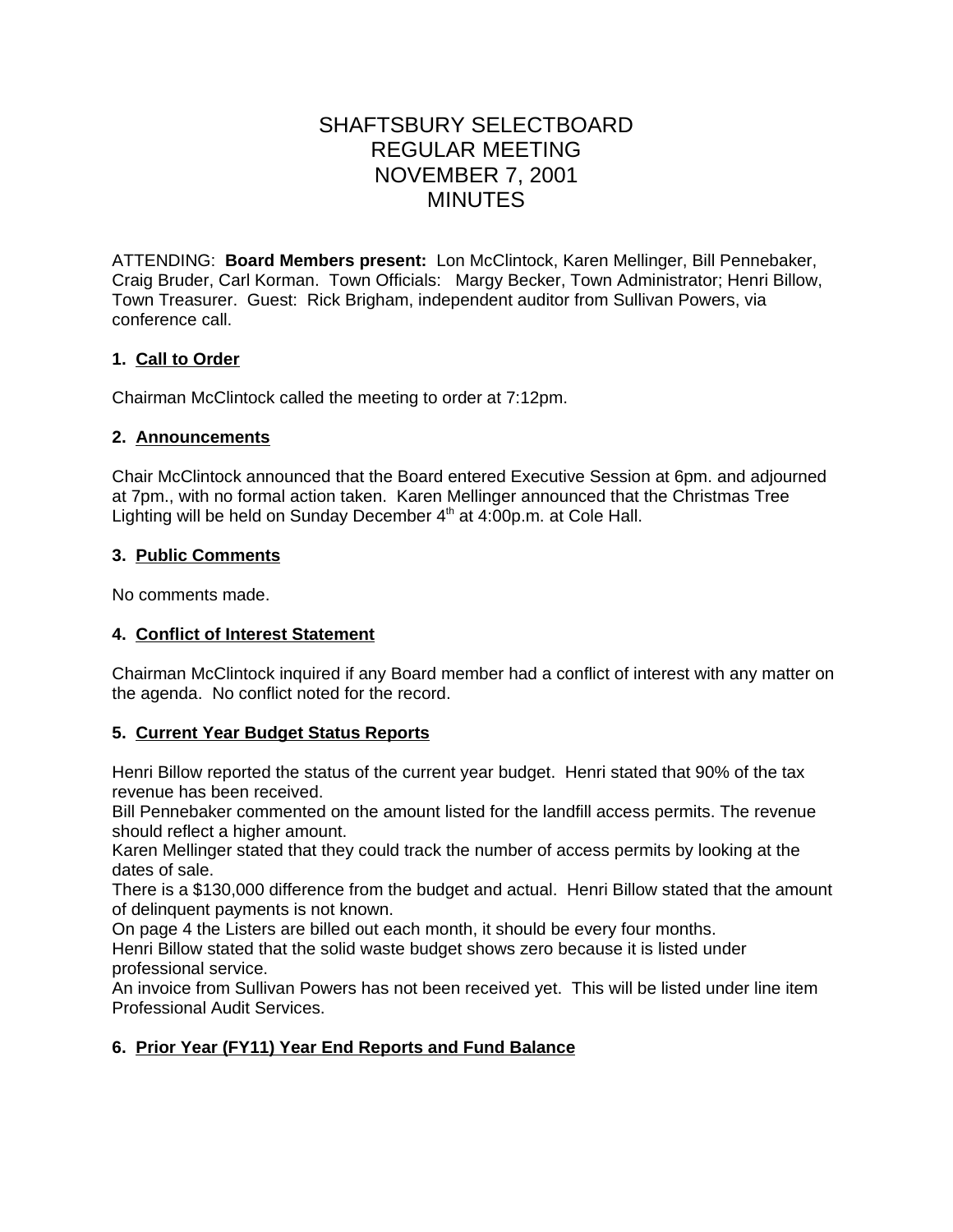Rick Brigham of Sullivan Powers joined the Board via converse call. He stated that he adjusted the balance sheets, since the Town is converting from cash to modified accrual. Mr. Brigham discussed other accounting practices to change. Deferred revenues will be adjusted at the year end. Unspent grant money is not income until it is used.

# **7. FY13 Budget – Overview of Issues**

The Board is working with the League of Cities and Towns to determine if being a charter town is an advantage or disadvantage for Shaftsbury. The Board has proposed a special meeting on Nov. 15 with the Listers, Apas, LLC; District Director, and the Select Board.

The public hearing on November 21<sup>st</sup> on proposed zoning amendments will be postponed until November 28<sup>th</sup> at 7PM. There will be weekly meetings after the  $28<sup>th</sup>$ .

Most of the department budgets are in.

Margy Becker commented on the need to consider whether the Town's approach to animal control is working. She commented that pursuing enforcement of the dog ordinance through the VT Judicial Bureau is time consuming. Presently there are approximately \$1300 in uncollected fines due from dog owners for unlicensed dogs or dogs running-at-large. Margy Becker suggested the Selectboard consider decreasing the license fee or consider an amnesty day for dog licensing. The Animal Control Officer has suggested the Town conduct a dog census, possibly during winter months.

# **8. Town Administrator Report**

Margy Becker reported that the FEMA claim is being completed. Doxsee Roofing may donate their time for the temporary roof repairs at the Fire Station.

# **9. Other Business**

Lon McClintock stated that he will contact Ben Benedict to schedule a Facility Committee meeting.

Craig Bruder stated that he would like to revisit the personnel policies this week. A tentative meeting for Thursday at 5:30 was set, emails will be sent to confirm date and time. Bill Pennebaker stated that the Planning Commission will have a draft of the new by-laws this week. Bill Pennebaker made two trips to composting facilities for further information for new bylaws.

# **10. Approval of Minutes – October 17, October 31, November 2**

**Karen Mellinger made the motion to approve minutes for October 17, 2011. Bill Pennebaker seconded**. Lon McClintock called attention to the fact that the minutes omitted reference to the executive session held at 6PM. **Motion carried unanimously.**

**Karen Mellinger made the motion to approve minutes for October 31, 2011 with amendments. Carl Korman seconded. Motion carried unanimously.**

**Karen Mellinger made the motion to approve minutes for November 2, 2011 with amendments. Carl Korman seconded. Motion carried 4-0-1 (Craig Bruder abstained)**

# **11. Approval of Warrants**

CHECK WARRANT #W16 IN THE AMOUNT OF \$331,244.13.